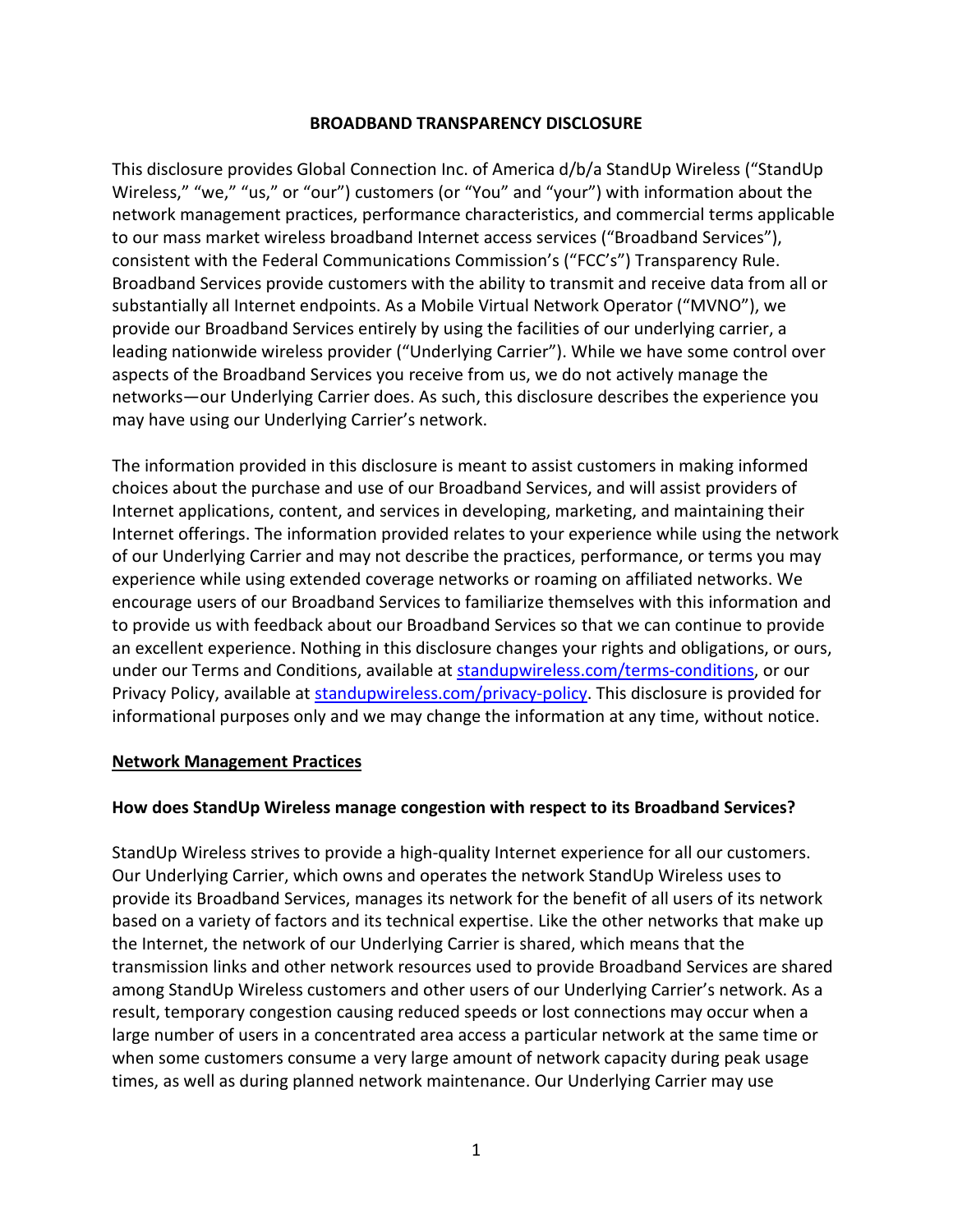congestion management techniques to ensure the best possible experience for the most possible customers, including the techniques described below.

*Congestion-Based Data Management.* During periods of congestion, our Underlying Carrier may use Congestion-Based Data Management to manage the network. With Congestion-Based Data Management, our Underlying Carrier may prioritize data traffic for some customers over other customers. The customers with lower priority may experience reduced data speeds and increased latency as compared to the other customers using the same cell site, which may cause websites to load more slowly or affect the performance of data-heavy activities such as video streaming, video conferencing, or interactive gaming. Customers subject to Congestion-Based Data Management will only experience reduced speeds and increased latency when they access data services using a cell site experiencing network congestion at the same moment. As soon as the congestion at the cell site abates, or if the customer's session migrates to an uncongested cell site, speed and latency will return to normal. In addition, this network management practice adjusts dynamically to address the amount of congestion, which can start and stop over a very short time period (often measured in fractions of a second), further minimizing any customer impact. However, because the amount of congestion at a cell site can vary significantly, the performance impact may also vary significantly.

*Video Optimization.* With the ever increasing growth in smart phone and tablet usage on wireless networks, and the growing prevalence of video streaming, our Underlying Carrier may use reasonable network management video optimization techniques. One such technique is "Buffer Tuning," where a sufficient amount of video is delivered to a device so that the user can start viewing the video, and the remainder of the video is delivered "just in time" for uninterrupted viewing. This optimizes the user's data consumption and frees up network resources for all users. Without Buffer Tuning, video content may be completely delivered to a device and charged against the user's data allotment regardless of whether it is viewed. Buffer Tuning only applies to internet browser traffic (HTTP, port 80) for recorded video streaming and does not affect real-time video streaming. Buffer Tuning does not alter video content and should not directly introduce any adverse impact to the viewing experience. Our Underlying Carrier may also adjust the delivery rate for streaming video, which causes videos to be delivered in lower resolutions and using less data. This may impact the appearance of streaming video as displayed on a user's device or the speed at which a video downloads.

## **Does StandUp Wireless limit data usage or provide customers with tools to monitor and control their data usage?**

StandUp Wireless offers prepaid and Lifeline service plans with a pre-established allotments of data and the opportunity to purchase additional data. Customers select how much data they receive under their service plan. Customers may view their remaining data balance using our online portal or by contacting customer service.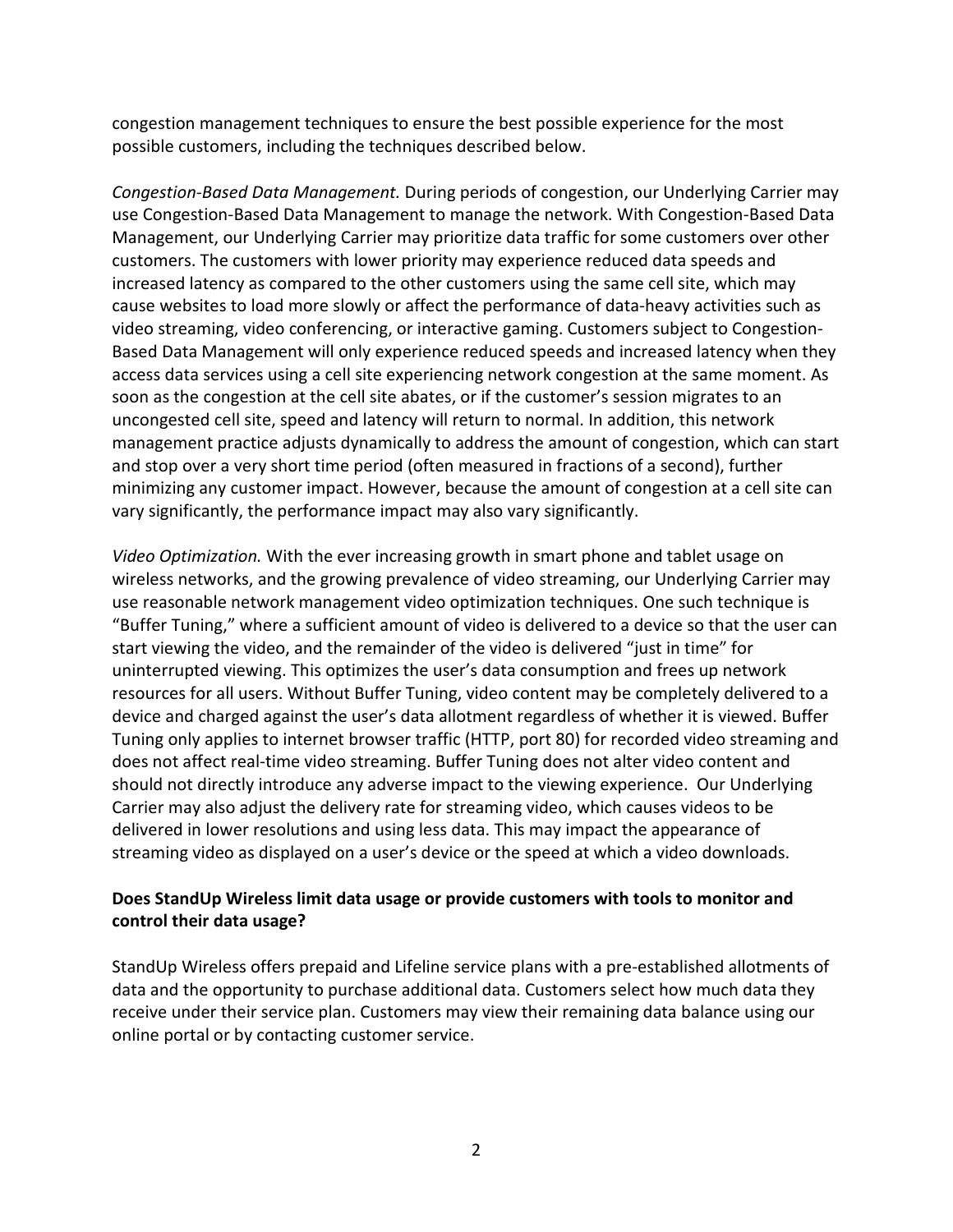# **Does StandUp Wireless favor certain websites or Internet applications by blocking or throttling traffic, modifying particular protocols, or prioritizing certain traffic on its Broadband Services?**

Except for the reasonable network management practices described above, StandUp Wireless does not favor certain websites or Internet applications by blocking or throttling lawful Internet traffic on the basis of content, application, service, user, or use of non-harmful devices on its Broadband Services. Nor does StandUp Wireless modify particular protocols, protocol ports, or protocol fields in ways not prescribed by the protocol standards, subject to reasonable network management. Additionally, StandUp Wireless does not directly or indirectly favor some traffic over other traffic (such as through prioritization, resource reservation, or traffic shaping) for any type of consideration. In response to a specific security threat against the networks of our Underlying Carriers or our customers, we or our Underlying Carrier may need to block or limit the flow of traffic from certain locations or take other appropriate actions. Additionally, our Underlying Carrier may favor some traffic over other traffic to address the needs of emergency communications, law enforcement, public safety, or national security authorities, consistent with or as permitted by applicable law.

#### **What practices has StandUp Wireless adopted to manage network security?**

As an MVNO, StandUp Wireless does not have the ability to manage the security of its Underlying Carrier's network. However, our Underlying Carrier has implemented reasonable physical, technical, and administrative safeguards to help guard against a wide range of security threats, including viruses, botnets, worms, distributed denial of service attacks, SPAM, unauthorized access, and other harmful activity. Our Underlying Carrier also uses a variety of network monitoring tools to maintain stability and functionality of the network and for other operational purposes. As our service provider, our Underlying Carrier stores the information it gathers through this monitoring for only as long as we have a business purpose for our Underlying Carrier to maintain it. Our Privacy Policy further describes how we collect, use, and share this information. You can view our Privacy Policy at [standupwireless.com/privacy-policy.](https://standupwireless.com/privacy-policy/)

If our Underlying Carrier detects a security threat, it will attempt to isolate the threat and minimize the impact to network services. It may use a variety of security measures to protect the network, including blocking malicious or unlawful traffic, redirecting the flow of traffic over some portions of the network, or taking other actions to address the threat. For example, it may block certain ports that transfer malicious or disruptive traffic. It may also attempt to limit actions to the specific portions of the network or customer base impacted by the security threat and only for as long as necessary to mitigate the threat. Our Underlying Carrier may scan or analyze network addresses that are registered through the Underlying Carrier, including addresses that may have been delegated to customers, and/or routes that originate from the Underlying Carrier's networks to detect vulnerabilities that might be used to compromise the assets of StandUp Wireless, our Underlying Carrier, its customers, or our customers or that might be used in attacks against others. In doing so, it will seek to avoid disrupting Broadband Services to customers. We and our Underlying Carrier may use information derived from these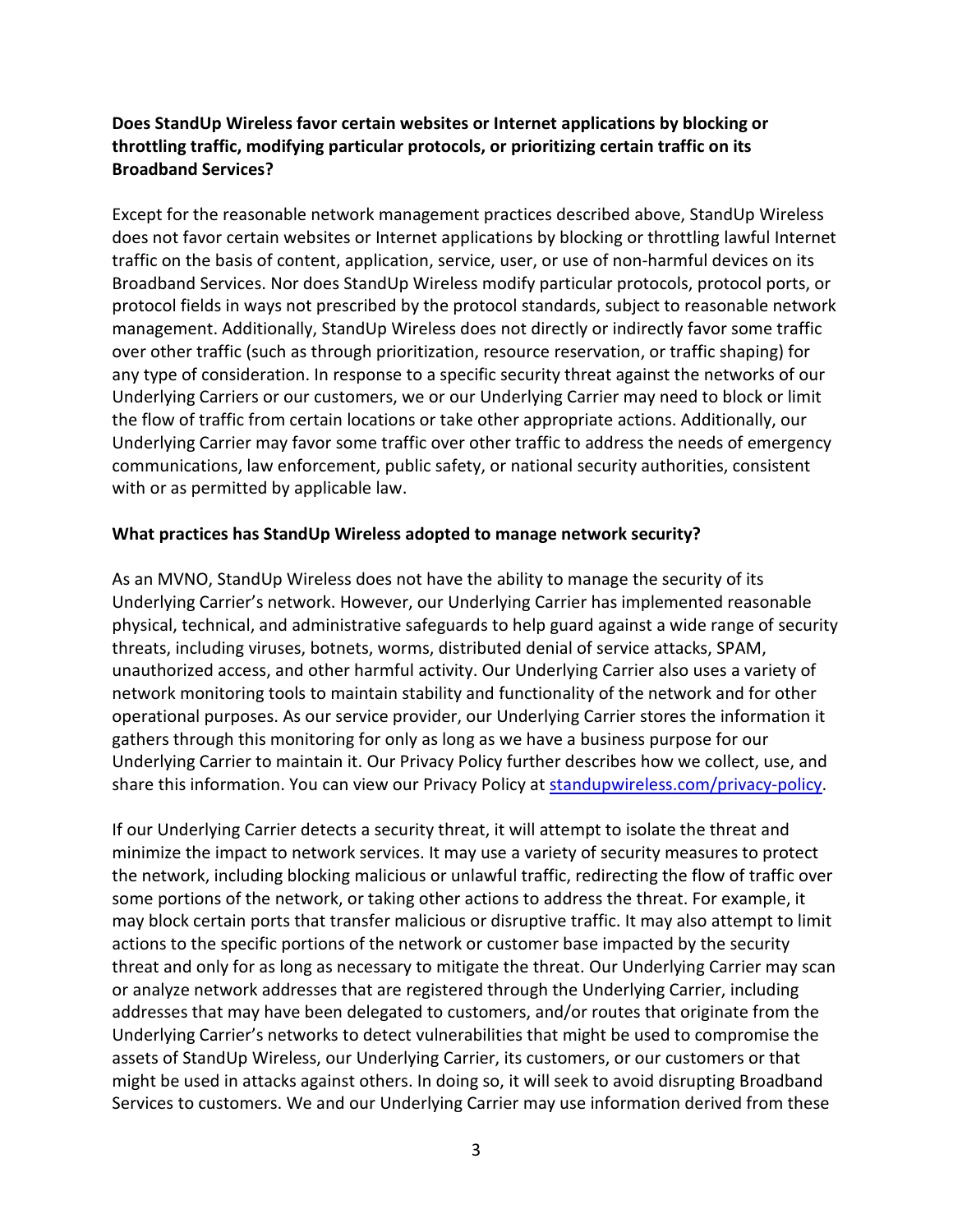activities to identify and address security issues or to notify customers of issues. Despite these security practices, StandUp Wireless cannot guarantee that you will not encounter unwanted, harmful, or malicious internet traffic while using our Broadband Services and encourages customers to adopt their own reasonable security practices.

## **Does StandUp Wireless restrict the types of devices that customers can use with its Broadband Services?**

StandUp Wireless customers may attach devices of their choice to our Broadband Services, so long as the devices are compatible and do not interfere with the networks of our Underlying Carrier, and comply with all applicable laws, rules, regulations, and standards.

### **Network Performance Characteristics**

### **What factors affect the performance of StandUp Wireless' Broadband Services?**

Although our Underlying Carrier engineers its network to accommodate all users and user types, including based on average and anticipated peak usage of the network, end-to-end performance of our Broadband Services can depend on a variety of factors, many of which cannot be anticipated or are outside of our and our Underlying Carrier's control, including: your location relative to our coverage area, your proximity to a cell site, the capacity of the cell site, the number of other customers connected to the same cell site, the number of customers simultaneously using the network, the services other users are using, topography, weather, obstructions, use inside a building or a moving vehicle, radio frequency interference, the capabilities of your device, the applications you are using, the server with which your device is communicating, the destination of your Internet traffic, overall traffic on the Internet, whether there are network outages, and applicable network management practices as discussed above. These factors can impact the availability of network resources for Broadband Services at any particular time. In addition, our Underlying Carrier has designed its wireless services to provide customers with a high-quality voice experience during simultaneous voice and data sessions, which may affect data performance, including, but not limited to, a temporary reduction in speed to minimize the likelihood of dropped calls.

## **What performance can I expect from StandUp Wireless' Broadband Services?**

The performance of Broadband Services is generally evaluated based on speed and latency.

## *Speed*

Speed reflects the capacity at which Broadband Services can transmit data. This capacity is typically measured in the number of kilobits, megabits, or gigabits that can be transmitted in one second (kbps, Mbps, or Gbps). Some applications, like a short email without attachments or basic web browsing, do not require high-speed service to function optimally. Other activities, like transferring large data files, can be performed faster with higher-speed services. The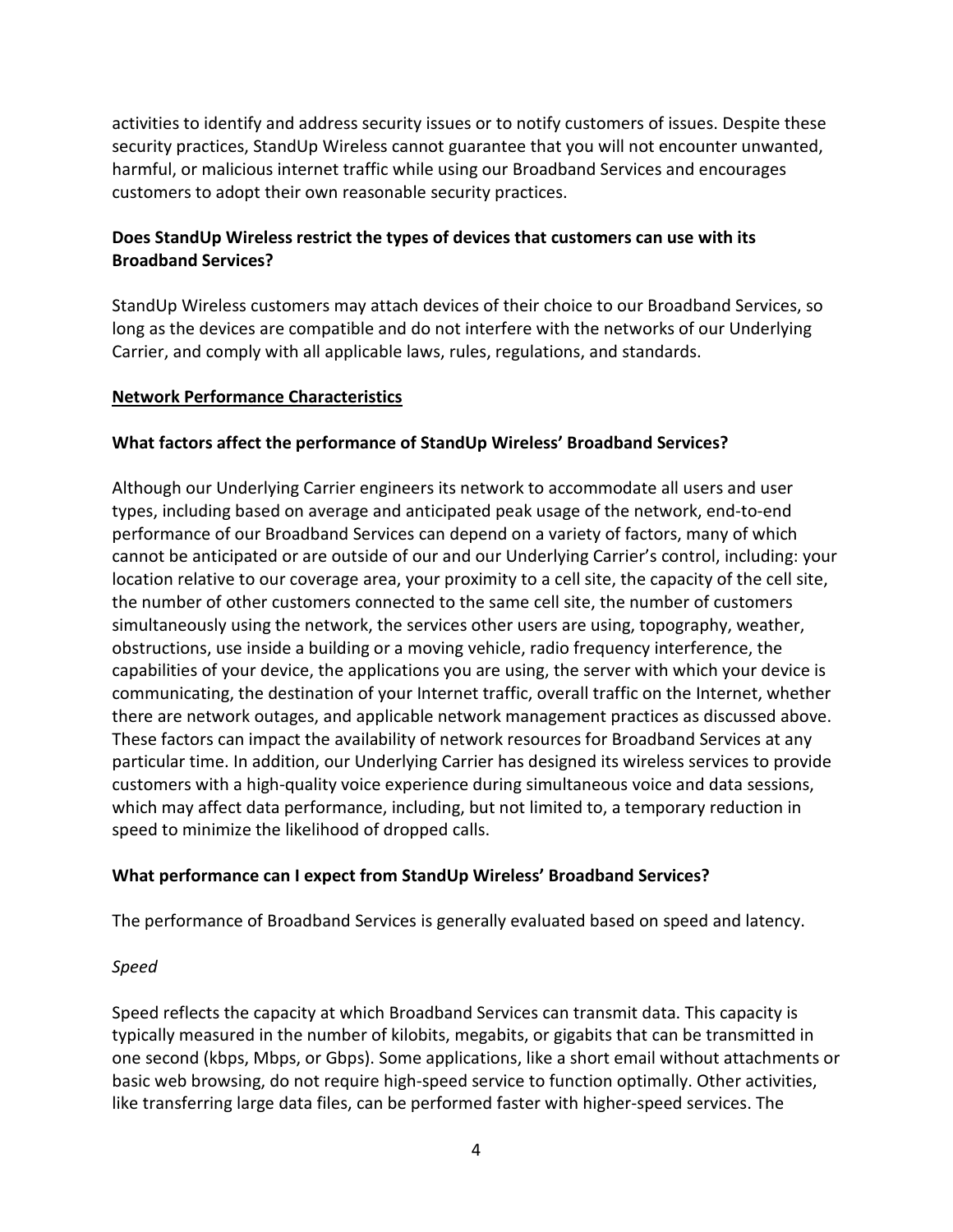speeds you receive from our Broadband Services may not be optimal for certain applications, particularly those involving real-time or near real-time, high-bandwidth uses, such as streaming video or video conferencing.

The maximum download speeds achievable on the network of our Underlying Carrier are typically between  $43 - 143$  Mbps and the maximum upload speed is typically between  $10 - 34$ Mbps. StandUp Wireless provides its Broadband Services at speeds of at least 128 kbps symmetrical, where the network will support such performance. The maximum speeds are optimal for real-time or near real-time, high-bandwidth uses. Lower speeds may affect your ability to stream audio and video, access certain websites and content, or interact with available applications.

### *Latency*

Latency, also known as delay, is the amount of time from when a data packet is sent to when it is received. For Broadband Services, latency is usually expressed as the round-trip time in milliseconds (ms) that it takes for a data packet to travel between two end points on the Internet (from point A to point B and then back to point A). Some applications, such as email, can tolerate a substantial amount of latency without any noticeable impact on the application's performance. Other applications, such as real-time video conferencing, require lower latency to function properly. End-to-end latency reflects the cumulative effect of the individual latencies that occur along the end-to-end network path.

The minimum round-trip latency achievable on the network of our Underlying Carrier is typically between 24 – 40 ms. Latency may increase as speeds are reduced. The minimum latency is optimal for real-time or near real-time, high-bandwidth uses. Higher latency may affect your ability to stream audio and video, access certain websites and content, or interact with available applications.

#### **Commercial Terms**

## **Where can I find the rates and other fees that apply to StandUp Wireless' Broadband Services?**

Descriptions of the rates and fees applicable to our Broadband Services are available on our website, [standupwireless.com.](https://standupwireless.com/) StandUp Wireless does not charge termination fees.

## **Where can I find the Terms and Conditions and prohibited uses that apply to StandUp Wireless' Broadband Services?**

The Terms and Conditions, which describes prohibited uses in our Acceptable Use Policy, can be found at [standupwireless.com/terms-conditions.](https://standupwireless.com/terms-conditions/)

## **What are StandUp Wireless' privacy practices for its Broadband Services?**